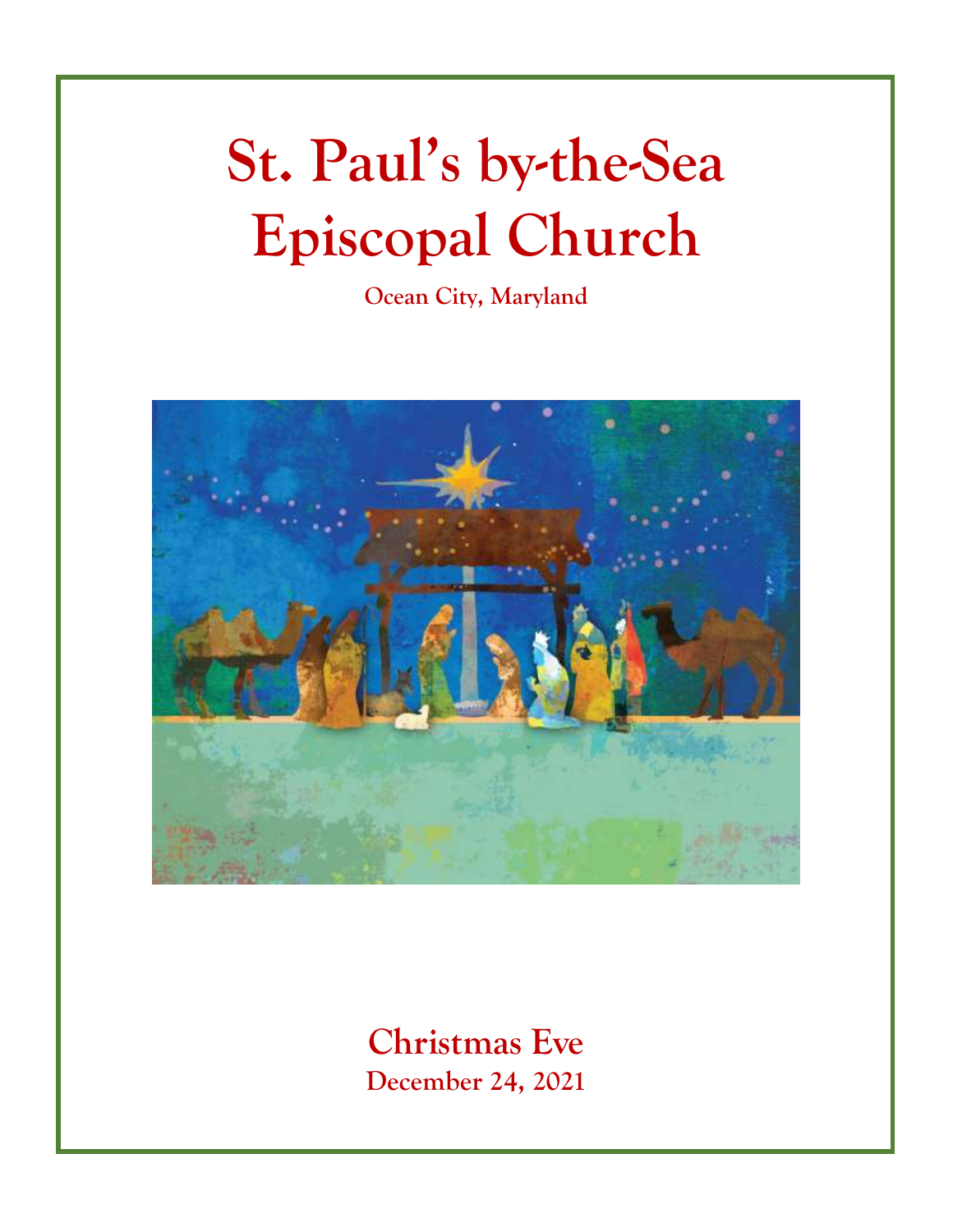## **A Service of Lessons & Carols**

#### **The Lighting of the Fourth Advent Candle**

*Advent Wreath Liturgy, Hope, Peace, Joy, Love, Christ, compiled and written by the Rev. Matthew Kozlowski.*

Celebrant: "Today we light all the candles of the Advent wreath. Each candle has a meaning. The first candle is HOPE, the second candle is PEACE, the third candle is JOY, and the fourth candle is LOVE. The center candle is the Christ candle." The candles are lit.

#### *The candles are lit; the lighter says*

Scripture: "Isaiah 9:6 – For to us a child is born, to us a son is given, and the government will be on his shoulders. And he will be called Wonderful Counselor, Mighty God, Everlasting Father, Prince of Peace."

Prayer: "O God of hope, peace, joy, and love. As Mary and Joseph welcomed you into the world, now help us welcome you into our lives. Give us courage to hope; strength to seek peace. Fill our spirits with joy; and our hearts with love. Through Jesus Christ, the Lord of all. Amen."

#### Processional Hymn: Once in royal David's city **Hymnal 1982**, #102 vs 1-3

1. Once in royal David's city stood a lowly cattle shed, where a mother laid her baby in a manger for his bed: Mary was that mother mild, Jesus Christ her little child.

2. He came down to earth from heaven, who is God and Lord of all, and his shelter was a stable, and his cradle was a stall; with the poor, the scorned, the lowly lived on earth our Savior holy.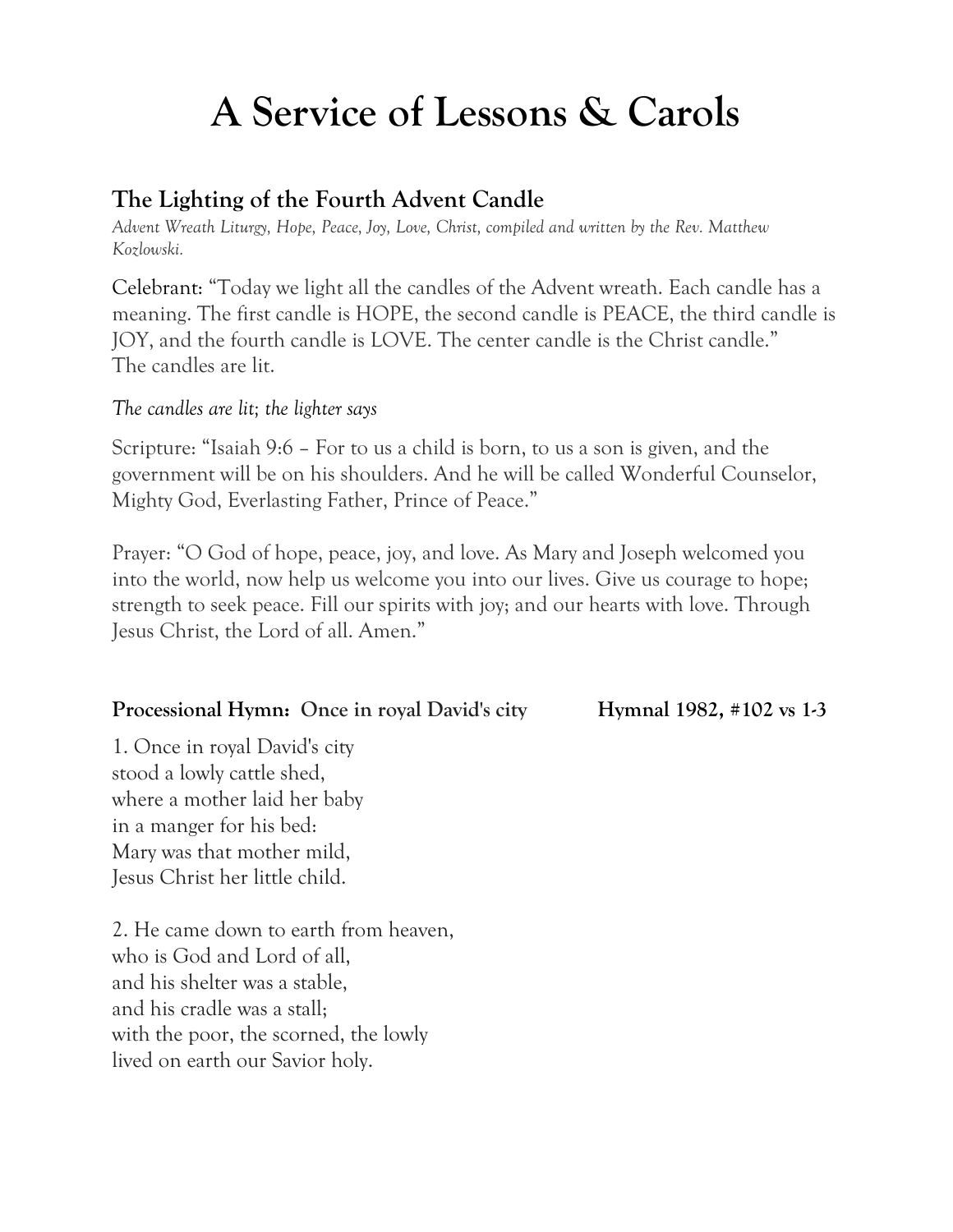3. We, like Mary, rest confounded that a stable should display heaven's Word, the world's creator, cradled there on Christmas Day, yet this child, our Lord and brother, brought us love for another.

#### **A Bidding Prayer** *Contemporary*

*Officiant*

Dear People of God: In this Christmas Season, let it be our duty and delight to hear once more the message of the Angels, to go to Bethlehem and see the Son of God lying in a manger.

Let us hear and heed in Holy Scripture the story of God's loving purpose from the time of our rebellion against him until the glorious redemption brought to us by his holy Child Jesus, and let us make this place glad with our carols of praise.

But first, let us pray for the needs of his whole world, for peace and justice on earth, for the unity and mission of the Church for which he died, and especially for his Church in our country and in this *city*.

And because he particularly loves them, let us remember in his name the poor and helpless, the cold, the hungry and the oppressed, the sick and those who mourn, the lonely and unloved, the aged and little children, as well as all those who do not know and love the Lord Jesus Christ.

Finally, let us remember before God his pure and lowly Mother, and that whole multitude which no one can number, whose hope was in the Word made flesh, and with whom, in Jesus, we are one for evermore.

And now, to gather up all these petitions, let us pray in the words which Christ himself has taught us, saying:

*Officiant and People*  Our Father, who art in heaven, hallowed be thy Name, thy kingdom come, thy will be done on earth as it is in heaven.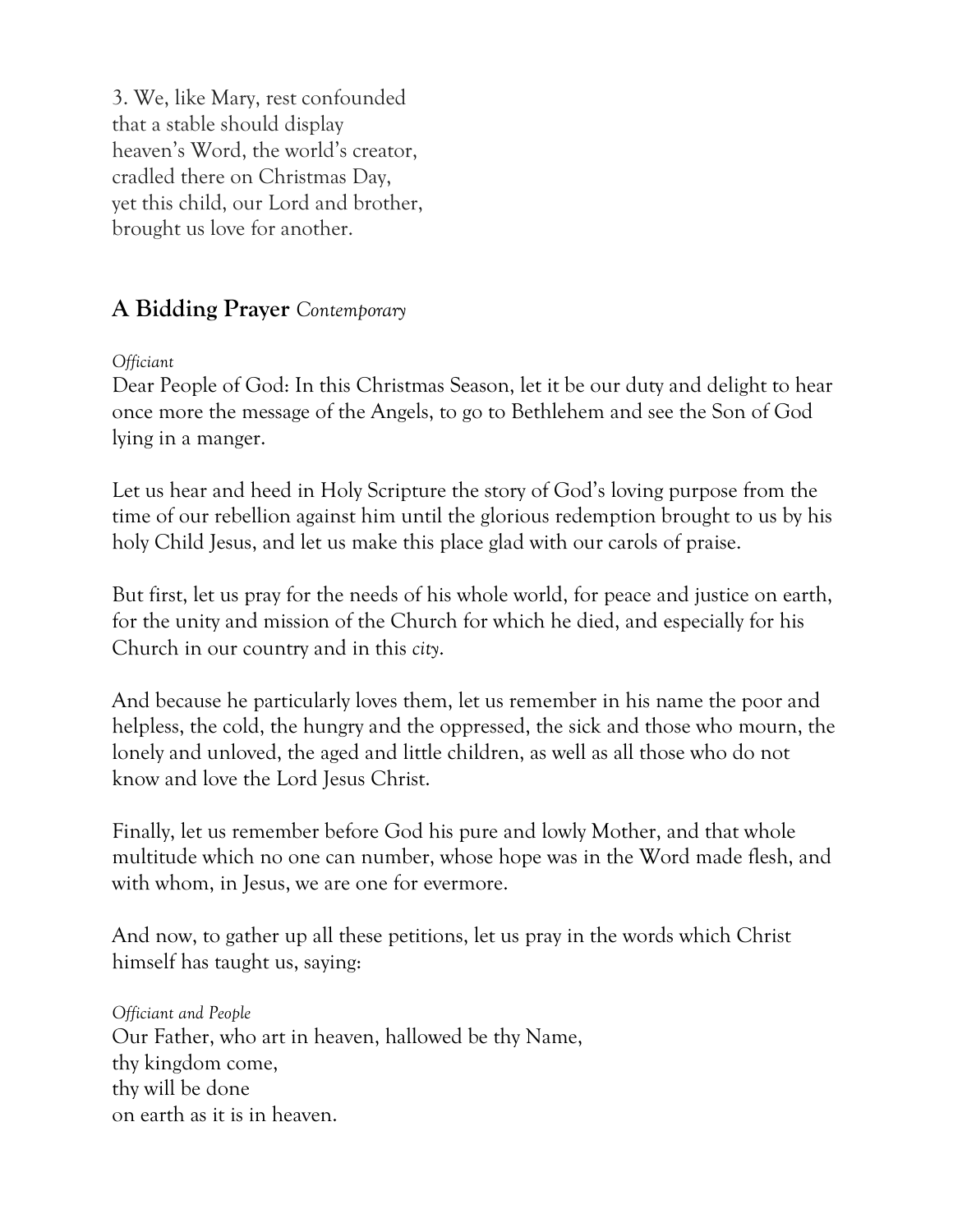Give us this day our daily bread. And forgive us our trespasses, who trespass against us And lead us not into temptation, but deliver us from evil. For thine is the kingdom, and the power, for ever and ever. Amen.

#### *The Officiant continues*

The Almighty God bless us with his grace; Christ give us the joys of everlasting life; and to the fellowship of the citizens above, may the King of Angels bring us all. *Amen*.



**Please be seated during the reading of the lessons and stand, as you are able, while singing the hymns.**

Lesson 1: Genesis 2:4b-9 Tom Shuster **God creates man and woman to live in obedience to him in the Garden of Eden**

*Reader: Our first lesson is from the 2nd Chapter of Genesis, beginning at the 4th Verse:*

**4** These are the generations of the heavens and the earth when they were created. In the day that the Lord God made the earth and the heavens, **5** when no plant of the field was yet in the earth and no herb of the field had yet sprung up—for the Lord God had not caused it to rain upon the earth, and there was no one to till the ground;

**6** but a stream would rise from the earth, and water the whole face of the ground— **7** then the Lord God formed man from the dust of the ground, and breathed into his nostrils the breath of life; and the man became a living being.

**8** And the Lord God planted a garden in Eden, in the east; and there he put the man whom he had formed.

**9** Out of the ground the Lord God made to grow every tree that is pleasant to the sight and good for food, the tree of life also in the midst of the garden, and the tree of the knowledge of good and evil.

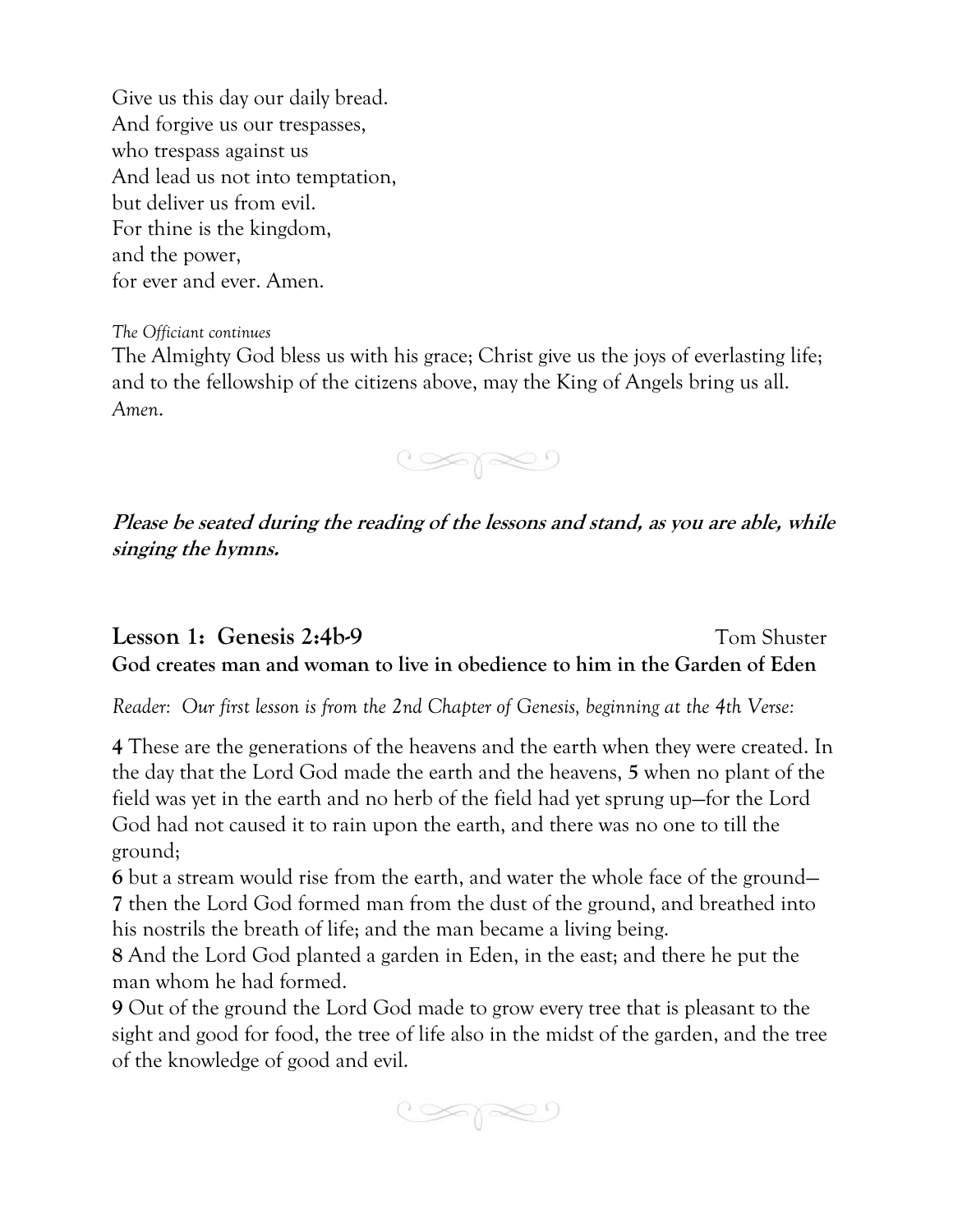### **Lesson 2: Genesis 3:1-23** Tom Shuster

### **Adam and Eve rebel against God and are cast out of the Garden of Eden**

*Reader: Our second lesson is from the 3rd Chapter of Genesis, beginning at the 1st verse:*

**1** Now the serpent was more crafty than any other wild animal that the Lord God had made. He said to the woman, "Did God say, "You shall not eat from any tree in the garden'?"

**2** The woman said to the serpent, "We may eat of the fruit of the trees in the garden; **3** but God said, "You shall not eat of the fruit of the tree that is in the middle of the garden, nor shall you touch it, or you shall die.' "

**4** But the serpent said to the woman, "You will not die;

**5** for God knows that when you eat of it your eyes will be opened, and you will be like God, knowing good and evil."

**6** So when the woman saw that the tree was good for food, and that it was a delight to the eyes, and that the tree was to be desired to make one wise, she took of its fruit and ate; and she also gave some to her husband, who was with her, and he ate.

**7** Then the eyes of both were opened, and they knew that they were naked; and they sewed fig leaves together and made loincloths for themselves.

**8** They heard the sound of the Lord God walking in the garden at the time of the evening breeze, and the man and his wife hid themselves from the presence of the Lord God among the trees of the garden.

**9** But the Lord God called to the man, and said to him, "Where are you?" **10** He said, "I heard the sound of you in the garden, and I was afraid, because I was naked; and I hid myself."

**11** He said, "Who told you that you were naked? Have you eaten from the tree of which I commanded you not to eat?"

**12** The man said, "The woman whom you gave to be with me, she gave me fruit from the tree, and I ate."

**13** Then the Lord God said to the woman, "What is this that you have done?" The woman said, "The serpent tricked me, and I ate."

**14** The Lord God said to the serpent, "Because you have done this, cursed are you among all animals and among all wild creatures; upon your belly you shall go, and dust you shall eat all the days of your life.

**15** I will put enmity between you and the woman, and between your offspring and hers; he will strike your head, and you will strike his heel."

**16** To the woman he said, "I will greatly increase your pangs in childbearing; in pain you shall bring forth children, yet your desire shall be for your husband, and he shall rule over you."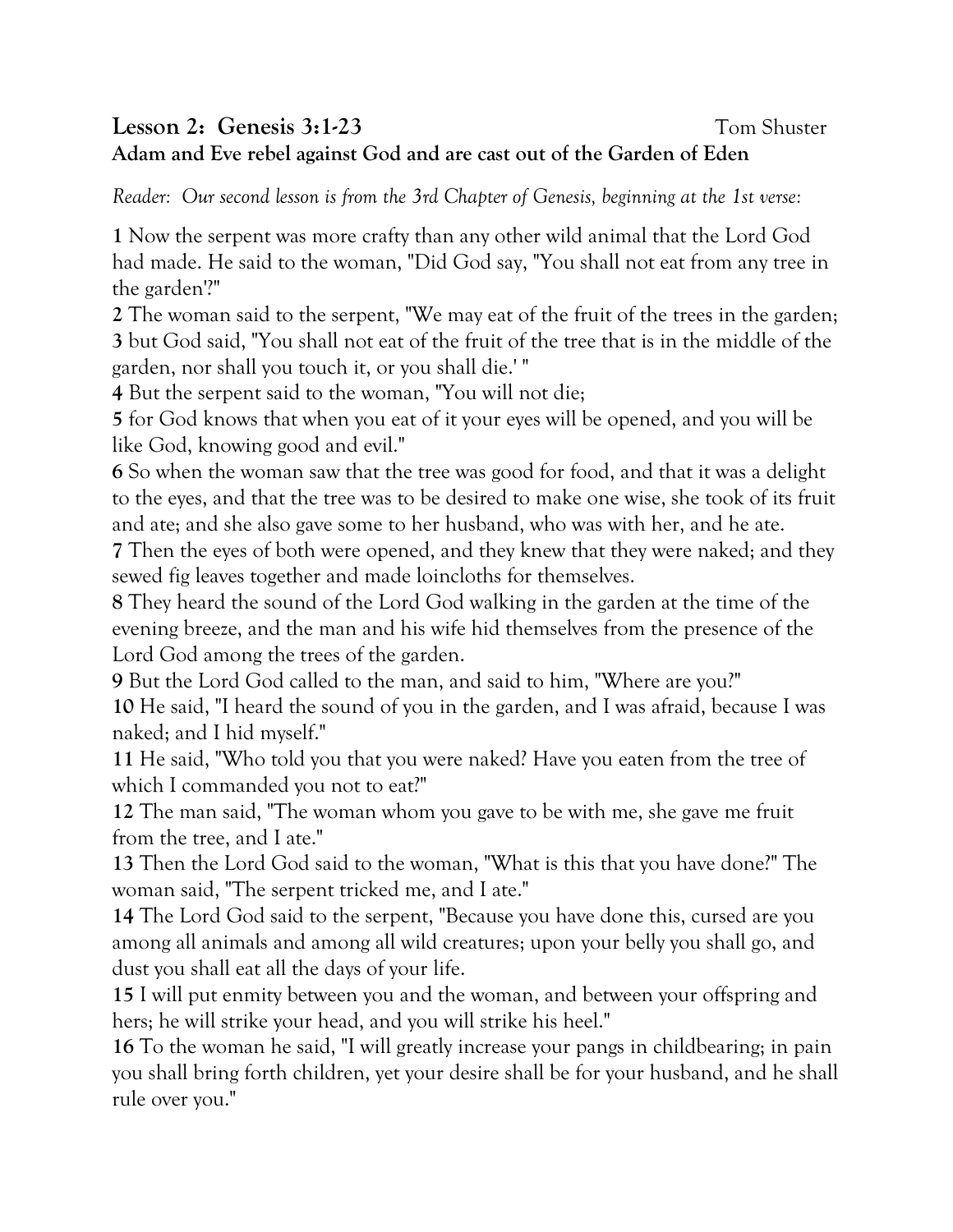**17** And to the man he said, "Because you have listened to the voice of your wife, and have eaten of the tree about which I commanded you, "You shall not eat of it,' cursed is the ground because of you; in toil you shall eat of it all the days of your life; **18** thorns and thistles it shall bring forth for you; and you shall eat the plants of the field.

**19** By the sweat of your face you shall eat bread until you return to the ground, for out of it you were taken; you are dust, and to dust you shall return."

**20** The man named his wife Eve, because she was the mother of all living.

**21** And the Lord God made garments of skins for the man and for his wife, and clothed them.

**22** Then the Lord God said, "See, the man has become like one of us, knowing good and evil; and now, he might reach out his hand and take also from the tree of life, and eat, and live forever"—

**23** therefore the Lord God sent him forth from the garden of Eden, to till the ground from which he was taken.

### **Hymn: Come Thou Long Expected Jesus Hymnal 1982, #66**

1. Come, thou long expected Jesus, born to set thy people free; from our fears and sins release us, let us find our rest in thee. Israel's strength and consolation, hope of all the earth thou art; dear desire of every nation, joy of every longing heart.

2. Born thy people to deliver, born a child and yet a King, born to reign in us forever, now thy gracious kingdom bring. By thine own eternal spirit rule in all our hearts alone; by thine all sufficient merit, raise us to thy glorious throne.

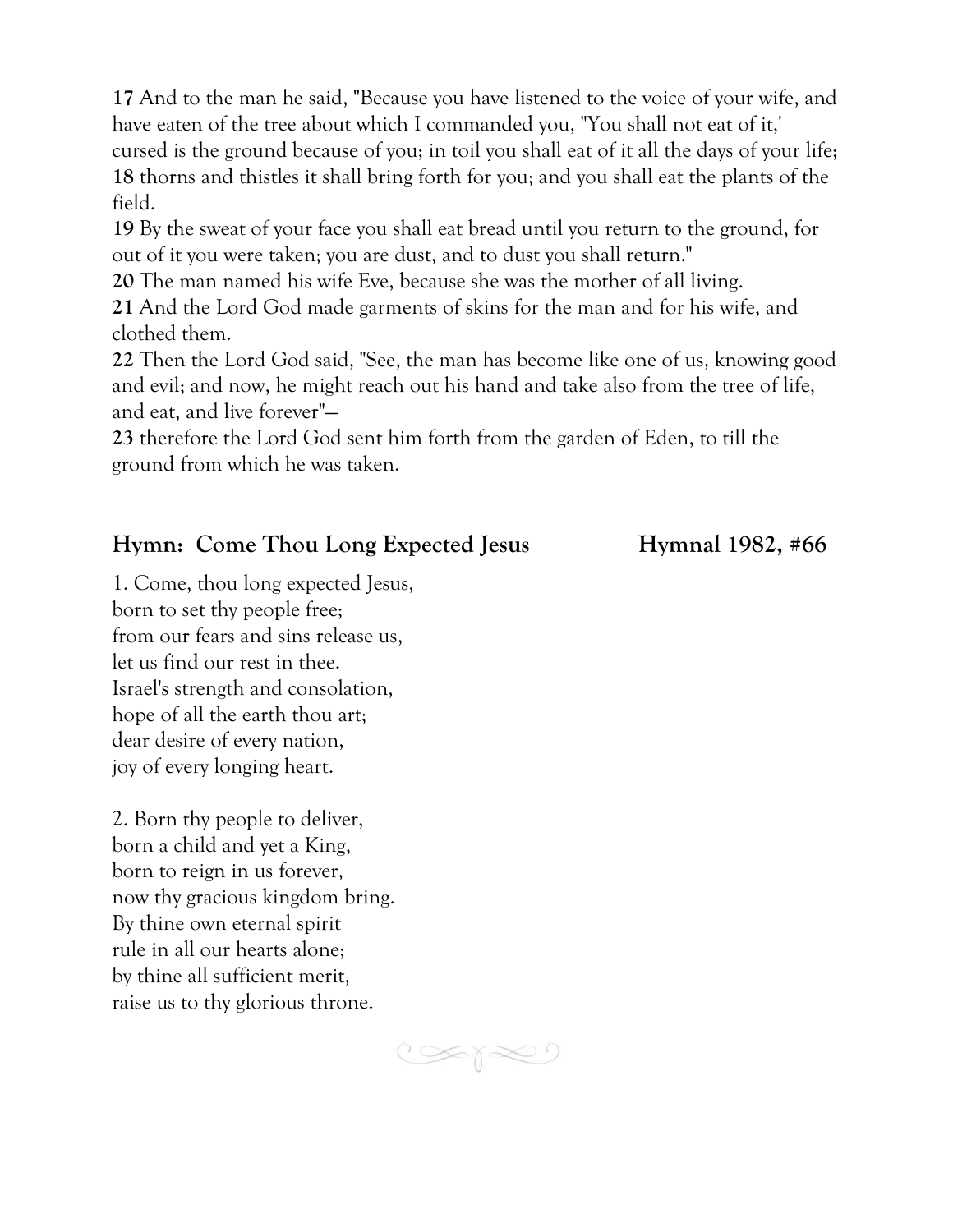#### **Lesson 3: Isaiah 35:1-10** Amy Rothermel **The prophet proclaims that God will come and save us**

*Reader: Our third lesson is from the 35th Chapter of Isaiah, beginning at the 1st verse:*

**1** The wilderness and the dry land shall be glad, the desert shall rejoice and blossom; like the crocus

**2** it shall blossom abundantly, and rejoice with joy and singing. The glory of Lebanon shall be given to it, the majesty of Carmel and Sharon. They shall see the glory of the Lord, the majesty of our God.

**3** Strengthen the weak hands, and make firm the feeble knees.

**4** Say to those who are of a fearful heart, "Be strong, do not fear! Here is your God.

He will come with vengeance, with terrible recompense. He will come and save you."

**5** Then the eyes of the blind shall be opened, and the ears of the deaf unstopped; **6** then the lame shall leap like a deer, and the tongue of the speechless sing for joy. For waters shall break forth in the wilderness, and streams in the desert;

**7** the burning sand shall become a pool, and the thirsty ground springs of water; the haunt of jackals shall become a swamp, the grass shall become reeds and rushes. **8** A highway shall be there, and it shall be called the Holy Way; the unclean shall not travel on it, but it shall be for God's people; no traveler, not even fools, shall go astray. **9** No lion shall be there, nor shall any ravenous beast come up on it; they shall not be found there, but the redeemed shall walk there.

**10** And the ransomed of the Lord shall return, and come to Zion with singing; everlasting joy shall be upon their heads; they shall obtain joy and gladness, and sorrow and sighing shall flee away.

#### **Hymn: Lo, How a Rose Ere Blooming Hymnal 1982, #81**

Lo, how a Rose e'er blooming from tender stem hath spring! Of Jesse's lineage coming as seers of old have sung. It came, a blossom bright, amid the cold of winter, where half spent was the night.

Isaiah 'twas foretold it, the Rose I have in mind, with Mary we behold it, the Virgin Mother kind, To show God's love aright, she bore to us a Savior, when half spent was the night.

O Flower, whose fragrance tender with sweetness fills the air, dispel in glorious splendor the darkness everywhere;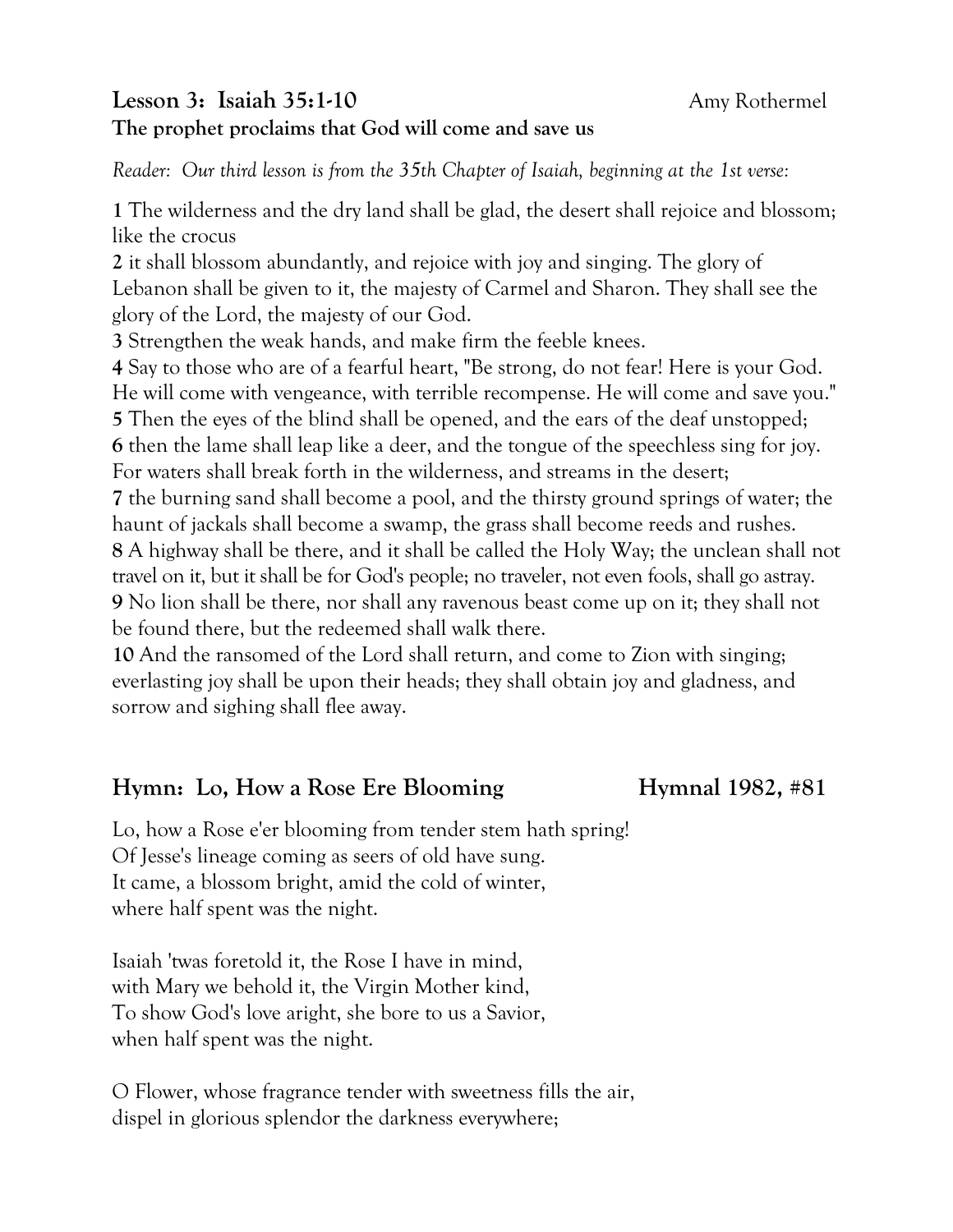true man, yet very God, from sin and death now save us and share our every load.



#### **Lesson 4:** Isaiah 7:10-15 **God promises that a child shall be conceived who will be known as "God with us"**

*Reader: Our fourth lesson is from the 7th Chapter of Isaiah, beginning at the 10th verse:*

 Again the Lord spoke to Ahaz, saying, Ask a sign of the Lord your God; let it be deep as Sheol or high as heaven. But Ahaz said, I will not ask, and I will not put the Lord to the test. Then Isaiah said: "Hear then, O house of David! Is it too little for you to weary mortals, that you weary my God also? Therefore the Lord himself will give you a sign. Look, the young woman is with child and shall bear a son, and shall name him Immanuel. He shall eat curds and honey by the time he knows how to refuse the evil and choose the good.

#### **Hymn:** Away in a Manger **Hymnal 1982**, #101

Away in a manger, no crib for his bed, the little Lord Jesus laid down his sweet head. The stars in the bright sky looked down where he lay, the little Lord Jesus asleep on the hay.

The cattle are lowing, the baby awakes, but little Lord Jesus no crying he makes. I love thee, Lord Jesus! Look down from the sky, and stay by my side until morning is nigh.

Be near me Lord Jesus; I ask thee to stay close by me forever, and love me I pray. Bless all the dear children in thy tender care, and fit us for heaven to live with thee there.

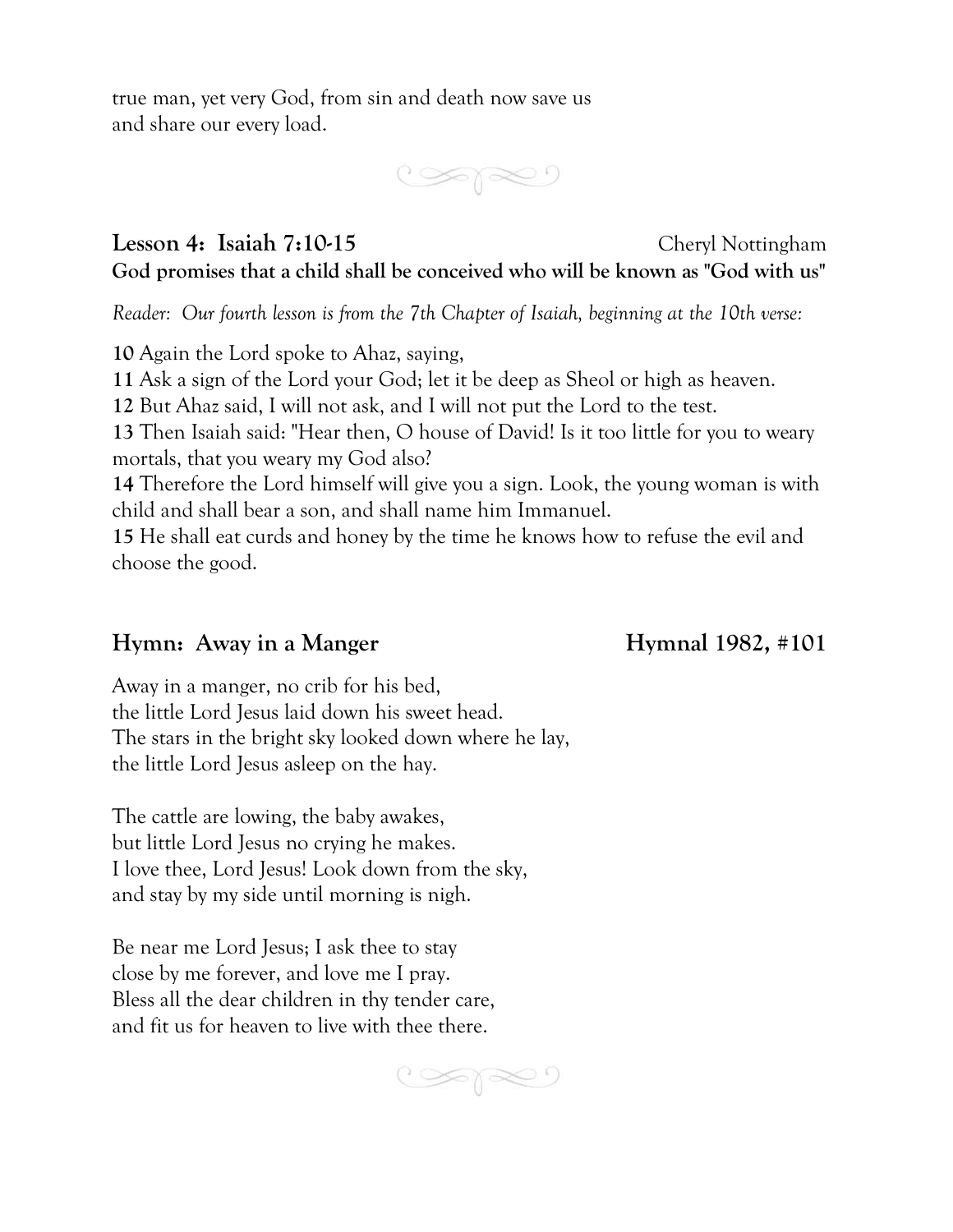**Lesson 5: Luke 1:26-58** Nancy Knotts

#### **The Angel Gabriel announces to the Virgin Mary that she will bear the Son of the Most High**

*Reader: Our 5th Lesson is from the first Chapter of Luke, beginning at the 26th verse.*

In the sixth month the angel Gabriel was sent by God to a town in Galilee called Nazareth,

**27** to a virgin engaged to a man whose name was Joseph, of the house of David. The virgin's name was Mary.

**28** And he came to her and said, "Greetings, favored one! The Lord is with you."

**29** But she was much perplexed by his words and pondered what sort of greeting this might be.

**30** The angel said to her, "Do not be afraid, Mary, for you have found favor with God.

**31** And now, you will conceive in your womb and bear a son, and you will name him Jesus.

**32** He will be great, and will be called the Son of the Most High, and the Lord God will give to him the throne of his ancestor David.

**33** He will reign over the house of Jacob forever, and of his kingdom there will be no end." **34** Mary said to the angel, "How can this be, since I am a virgin?"

**35** The angel said to her, "The Holy Spirit will come upon you, and the power of the Most High will overshadow you; therefore the child to be born will be holy; he will be called Son of God.

**36** And now, your relative Elizabeth in her old age has also conceived a son; and this is the sixth month for her who was said to be barren.

**37** For nothing will be impossible with God."

**38** Then Mary said, "Here am I, the servant of the Lord; let it be with me according to your word." Then the angel departed from her.

**39** In those days Mary set out and went with haste to a Judean town in the hill country,

**40** where she entered the house of Zechariah and greeted Elizabeth.

**41** When Elizabeth heard Mary's greeting, the child leaped in her womb. And Elizabeth was filled with the Holy Spirit

**42** and exclaimed with a loud cry, "Blessed are you among women, and blessed is the fruit of your womb.

**43** And why has this happened to me, that the mother of my Lord comes to me? **44** For as soon as I heard the sound of your greeting, the child in my womb leaped for joy.

**45** And blessed is she who believed that there would be a fulfillment of what was spoken to her by the Lord."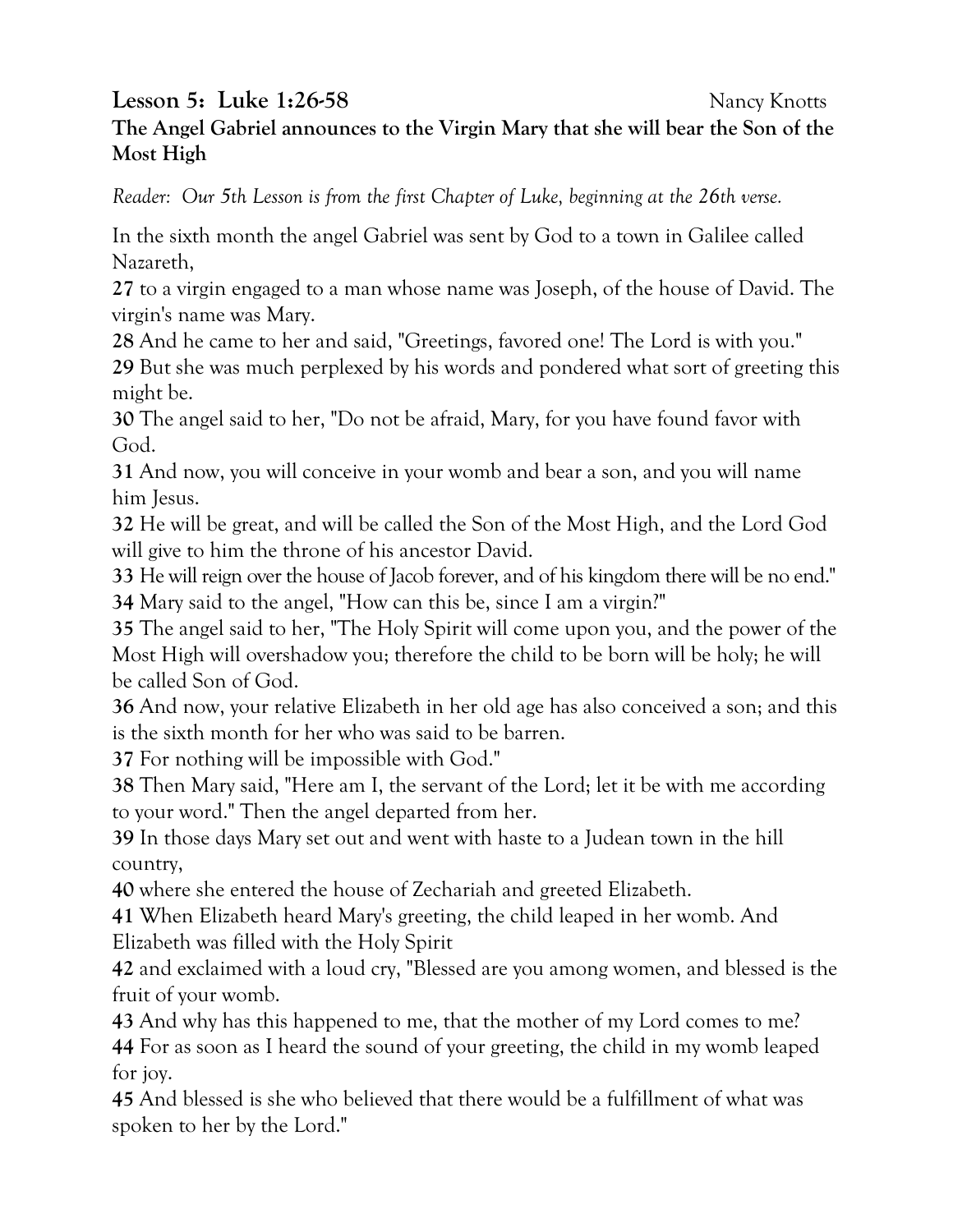**46** And Mary said, "My soul magnifies the Lord,

**47** and my spirit rejoices in God my Savior,

**48** for he has looked with favor on the lowliness of his servant. Surely, from now on all generations will call me blessed;

**49** for the Mighty One has done great things for me, and holy is his name.

**50** His mercy is for those who fear him from generation to generation.

**51** He has shown strength with his arm; he has scattered the proud in the thoughts of their hearts.

**52** He has brought down the powerful from their thrones, and lifted up the lowly;

**53** he has filled the hungry with good things, and sent the rich away empty.

**54** He has helped his servant Israel, in remembrance of his mercy,

**55** according to the promise he made to our ancestors, to Abraham and to his descendants forever."

**56** And Mary remained with her about three months and then returned to her home.

**57** Now the time came for Elizabeth to give birth, and she bore a son.

**58** Her neighbors and relatives heard that the Lord had shown his great mercy to her, and they rejoiced with her.

#### **Hymn: Sing of Mary, pure and lowly Hymnal 1982, #277**

1 Sing of Mary pure and lowly, virgin-mother undefiled: sing of God's own Son most holy, who became her little child. Fairest child of fairest mother, God the Lord who came to earth, Word made flesh, our very brother, takes our nature by his birth.

2 Sing of Jesus, son of Mary, in the home at Nazareth. toil and labor cannot weary love enduring unto death. Constant was the love he gave her, though he went forth from her side, forth to preach, and heal, and suffer, till on Calvary he died.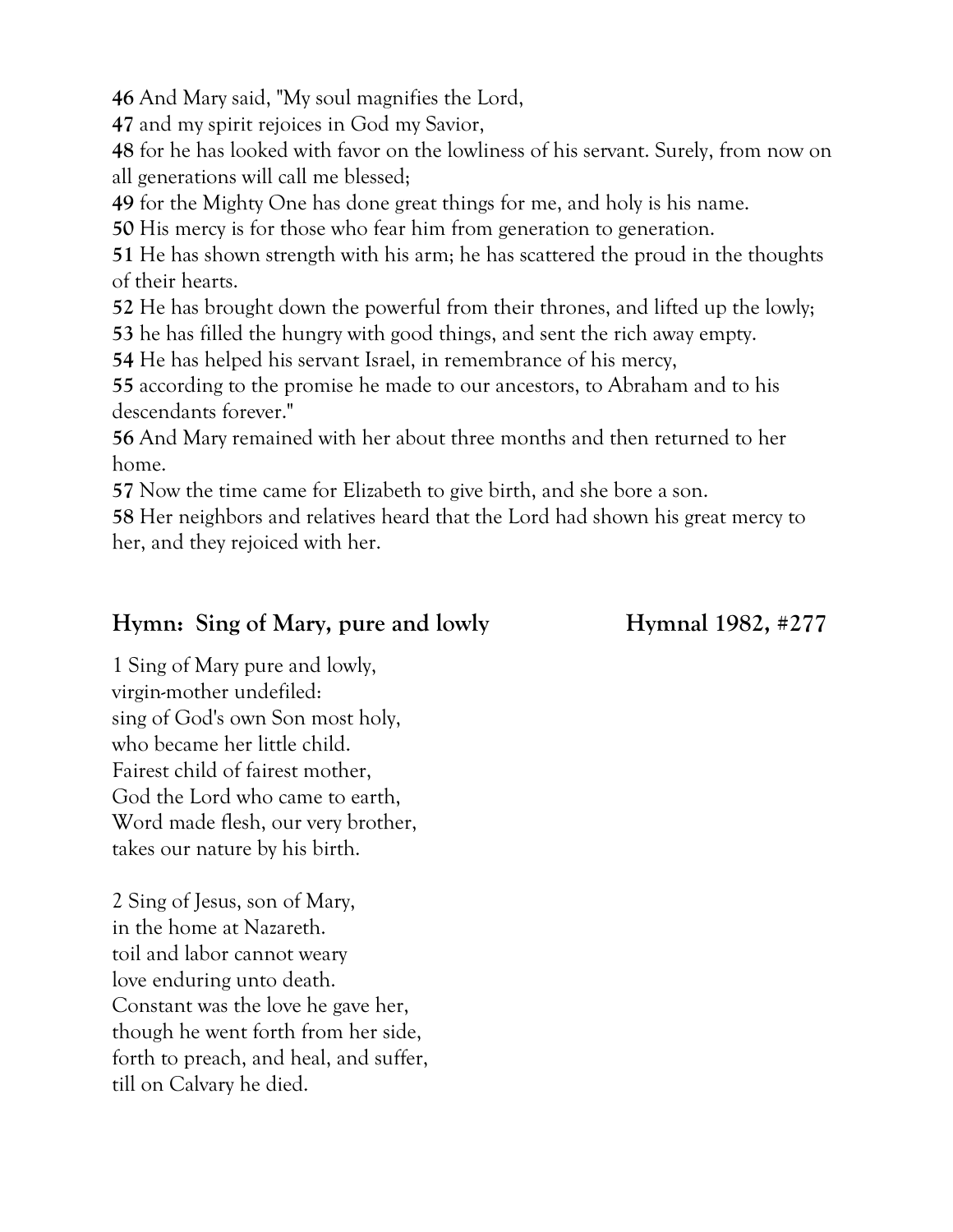3 Glory be to God the Father; glory be to God the Son; glory be to God the Spirit; glory to the Three in One. From the heart of blessed Mary, from all saints the song ascends, and the Church the strain reechoes unto earth's remotest ends.



#### Lesson 6: Luke 1:57-80 John Knotts **John the Baptist is born and his father rejoices that his son will prepare the way of the Lord**

*Reader: Our 6th Lesson is from the first Chapter of Luke, beginning at the 57th Verse* 

**57** Now the time came for Elizabeth to give birth, and she bore a son.

**58** Her neighbors and relatives heard that the Lord had shown his great mercy to her, and they rejoiced with her.

**59** On the eighth day they came to circumcise the child, and they were going to name him Zechariah after his father.

**60** But his mother said, "No; he is to be called John."

**61** They said to her, "None of your relatives has this name."

**62** Then they began motioning to his father to find out what name he wanted to give him.

**63** He asked for a writing tablet and wrote, "His name is John." And all of them were amazed.

**64** Immediately his mouth was opened and his tongue freed, and he began to speak, praising God.

**65** Fear came over all their neighbors, and all these things were talked about throughout the entire hill country of Judea.

**66** All who heard them pondered them and said, "What then will this child become?" For, indeed, the hand of the Lord was with him.

**67** Then his father Zechariah was filled with the Holy Spirit and spoke this prophecy:

**68** "Blessed be the Lord God of Israel, for he has looked favorably on his people and redeemed them.

**69** He has raised up a mighty savior for us in the house of his servant David,

**70** as he spoke through the mouth of his holy prophets from of old,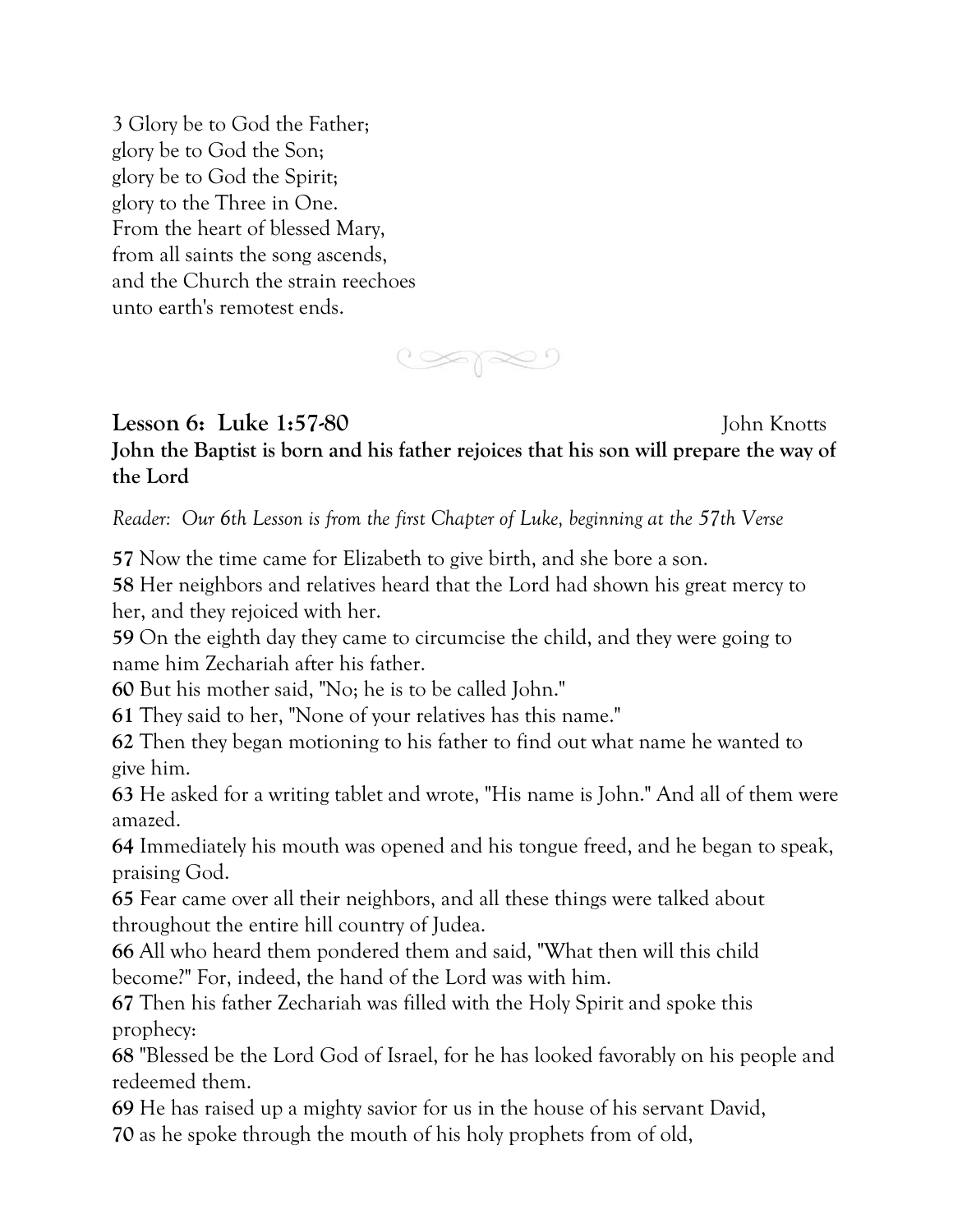**71** that we would be saved from our enemies and from the hand of all who hate us.

**72** Thus he has shown the mercy promised to our ancestors, and has remembered his holy covenant,

**73** the oath that he swore to our ancestor Abraham, to grant us

**74** that we, being rescued from the hands of our enemies, might serve him without fear, **75** in holiness and righteousness before him all our days.

**76** And you, child, will be called the prophet of the Most High; for you will go before the Lord to prepare his ways,

**77** to give knowledge of salvation to his people by the forgiveness of their sins.

**78** By the tender mercy of our God, the dawn from on high will break upon us,

**79** to give light to those who sit in darkness and in the shadow of death, to guide our feet into the way of peace."

**80** The child grew and became strong in spirit, and he was in the wilderness until the day he appeared publicly to Israel.

#### Hymn: In The Bleak Midwinter **Hymnal 1982**, #112

In the bleak midwinter, frosty wind made moan, earth stood hard as iron, water like a stone; snow had fellen, snow on snow, snow on snow In the bleak midwinter, long ago.

Our God, heaven cannot hold him, nor earth sustain; heaven and earth shall flee away when he comes to reigh; in the bleak midwinter a stable place sufficed the Lord God incarnate, Jesus Christ.

What can I give him, poor as I am, If I were a shepherd I would bring a lamb; If I were a wise man, I would do my part; yet what I can I give him - give my heart.

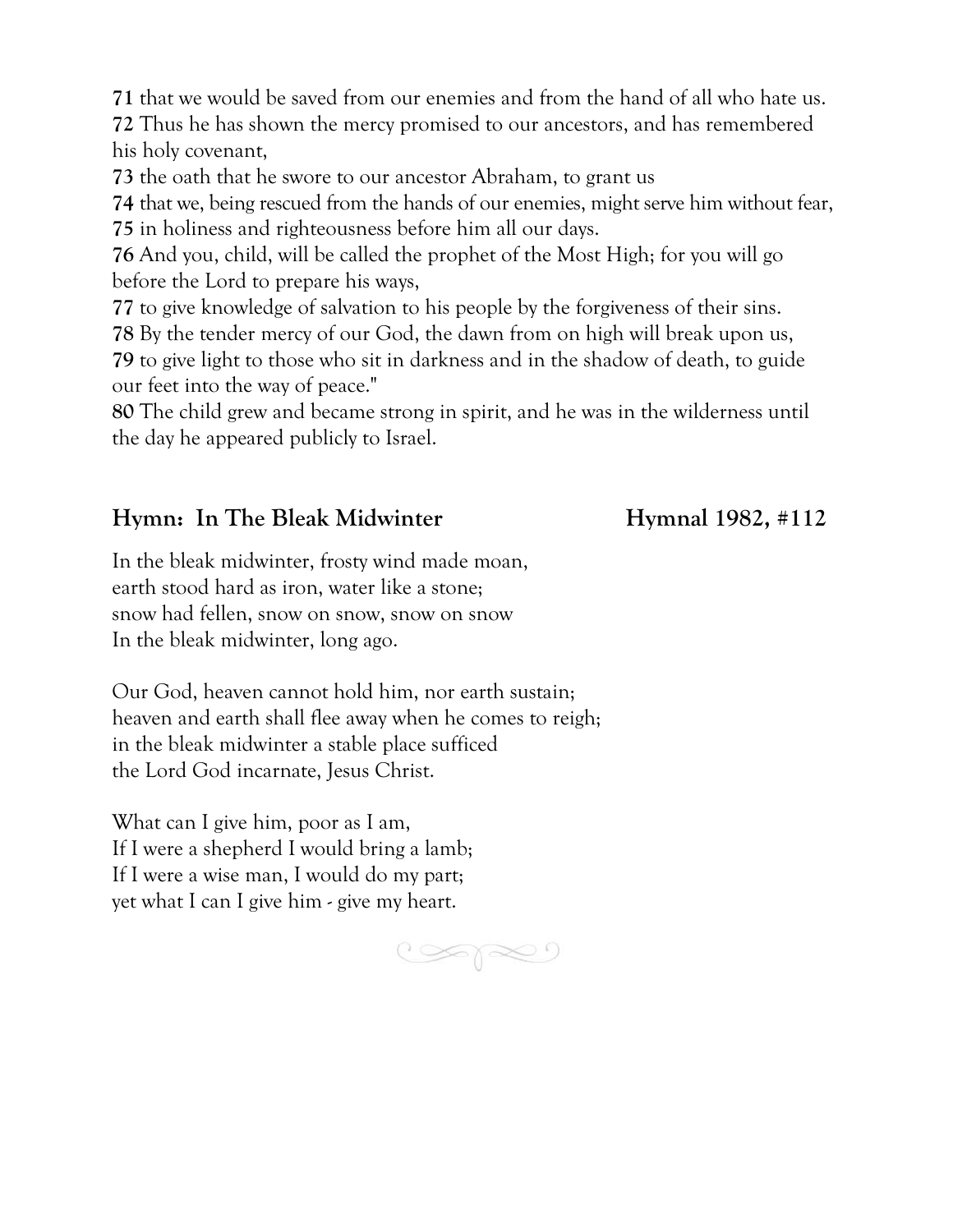### Lesson 7: Luke 2: 1-20 Bob Rothermel

#### **Jesus is born at Bethlehem and is worshiped by angels and shepherds**

*Reader: Our 7th lesson is from the 2nd Chapter of Luke, beginning at the 1st verse:*

**1** In those days a decree went out from Emperor Augustus that all the world should be registered.

**2** This was the first registration and was taken while Quirinius was governor of Syria. **3** All went to their own towns to be registered.

**4** Joseph also went from the town of Nazareth in Galilee to Judea, to the city of David called Bethlehem, because he was descended from the house and family of David.

**5** He went to be registered with Mary, to whom he was engaged and who was expecting a child.

**6** While they were there, the time came for her to deliver her child.

**7** And she gave birth to her firstborn son and wrapped him in bands of cloth, and laid him in a manger, because there was no place for them in the inn.

**8** In that region there were shepherds living in the fields, keeping watch over their flock by night.

**9** Then an angel of the Lord stood before them, and the glory of the Lord shone around them, and they were terrified.

**10** But the angel said to them, "Do not be afraid; for see—I am bringing you good news of great joy for all the people:

**11** to you is born this day in the city of David a Savior, who is the Messiah, the Lord. **12** This will be a sign for you: you will find a child wrapped in bands of cloth and lying in a manger."

**13** And suddenly there was with the angel a multitude of the heavenly host, praising God and saying,

**14** "Glory to God in the highest heaven, and on earth peace among those whom he favors!" **15** When the angels had left them and gone into heaven, the shepherds said to one another, "Let us go now to Bethlehem and see this thing that has taken place, which the Lord has made known to us."

**16** So they went with haste and found Mary and Joseph, and the child lying in the manger.

**17** When they saw this, they made known what had been told them about this child;

**18** and all who heard it were amazed at what the shepherds told them.

**19** But Mary treasured all these words and pondered them in her heart.

**20** The shepherds returned, glorifying and praising God for all they had heard and seen, as it had been told them.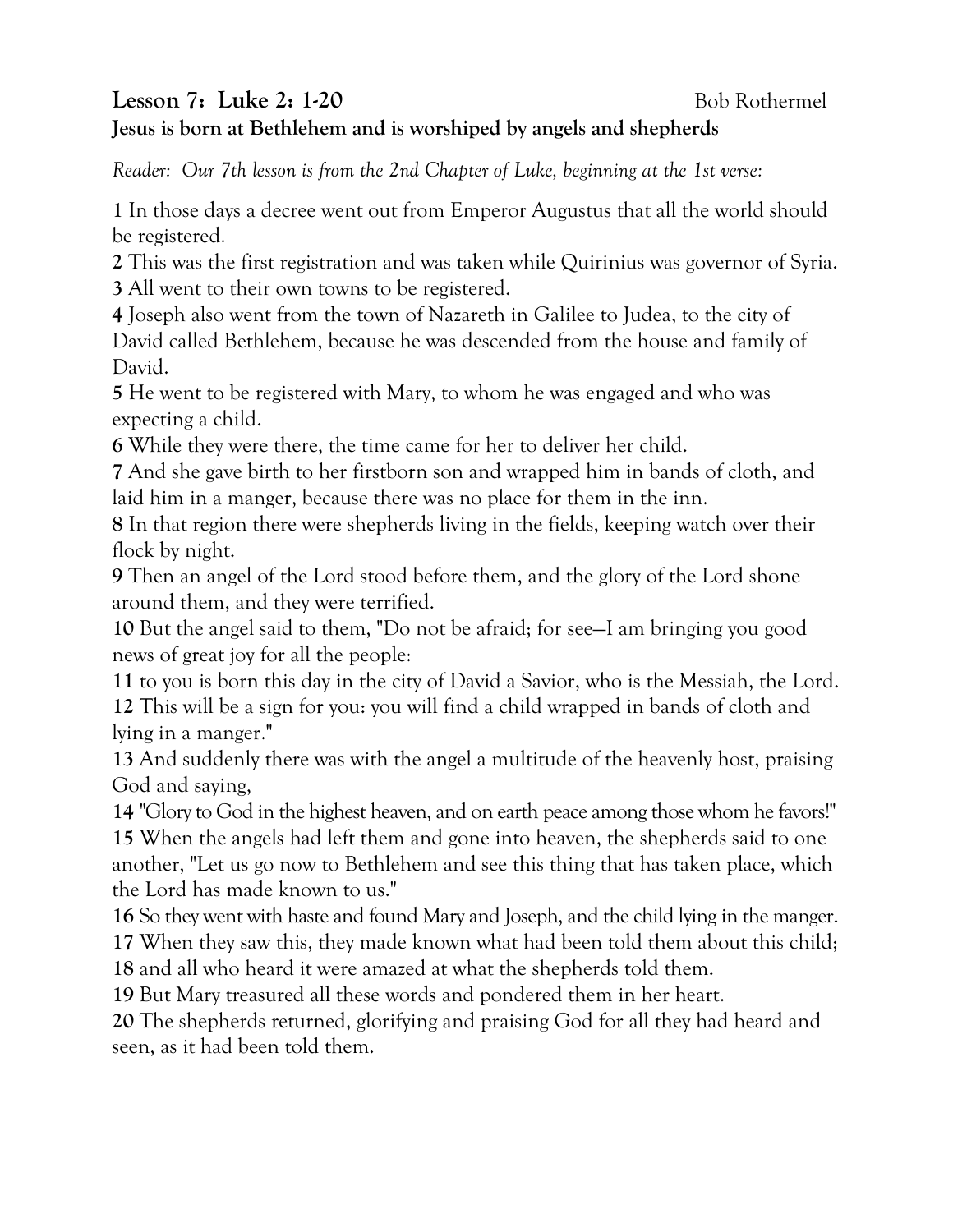#### **Hymn: Silent Night Hymnal 1982, #111**

Silent night, holy night, all is calm, all is bright round yon virgin mother and child. Holy infant, so tender and mild, sleep in heavenly peace. Sleep in heavenly peace.

Silent night, holy night, shepherds quake at the sight, glories stream from heaven afar, heavenly hosts sing alleluia; Christ the Savior is born! Christ, the Savior, is born!

Silent night holy night, Son of God, love's pure light radiant beams from thy holy face, with the dawn of redeeming grace, Jesus Lord, at thy birth. Jesus, Lord, at they birth.



#### **Lesson 8: Luke 2:21-35** Amy Rothermel

**Jesus receives his name and is presented to Simeon in the Temple**

*Reader: Our 8th lesson is from the 2nd Chapter of Luke, beginning at the 21st verse:*

**21** After eight days had passed, it was time to circumcise the child; and he was called Jesus, the name given by the angel before he was conceived in the womb.

**22** When the time came for their purification according to the law of Moses, they brought him up to Jerusalem to present him to the Lord

**23** (as it is written in the law of the Lord, "Every firstborn male shall be designated as holy to the Lord"),

**24** and they offered a sacrifice according to what is stated in the law of the Lord, "a pair of turtledoves or two young pigeons."

**25** Now there was a man in Jerusalem whose name was Simeon; this man was righteous and devout, looking forward to the consolation of Israel, and the Holy Spirit rested on him.

**26** It had been revealed to him by the Holy Spirit that he would not see death before he had seen the Lord's Messiah.

**27** Guided by the Spirit, Simeon came into the temple; and when the parents brought in the child Jesus, to do for him what was customary under the law,

**28** Simeon took him in his arms and praised God, saying,

**29** "Master, now you are dismissing your servant in peace, according to your word;

**30** for my eyes have seen your salvation,

**31** which you have prepared in the presence of all peoples,

**32** a light for revelation to the Gentiles and for glory to your people Israel."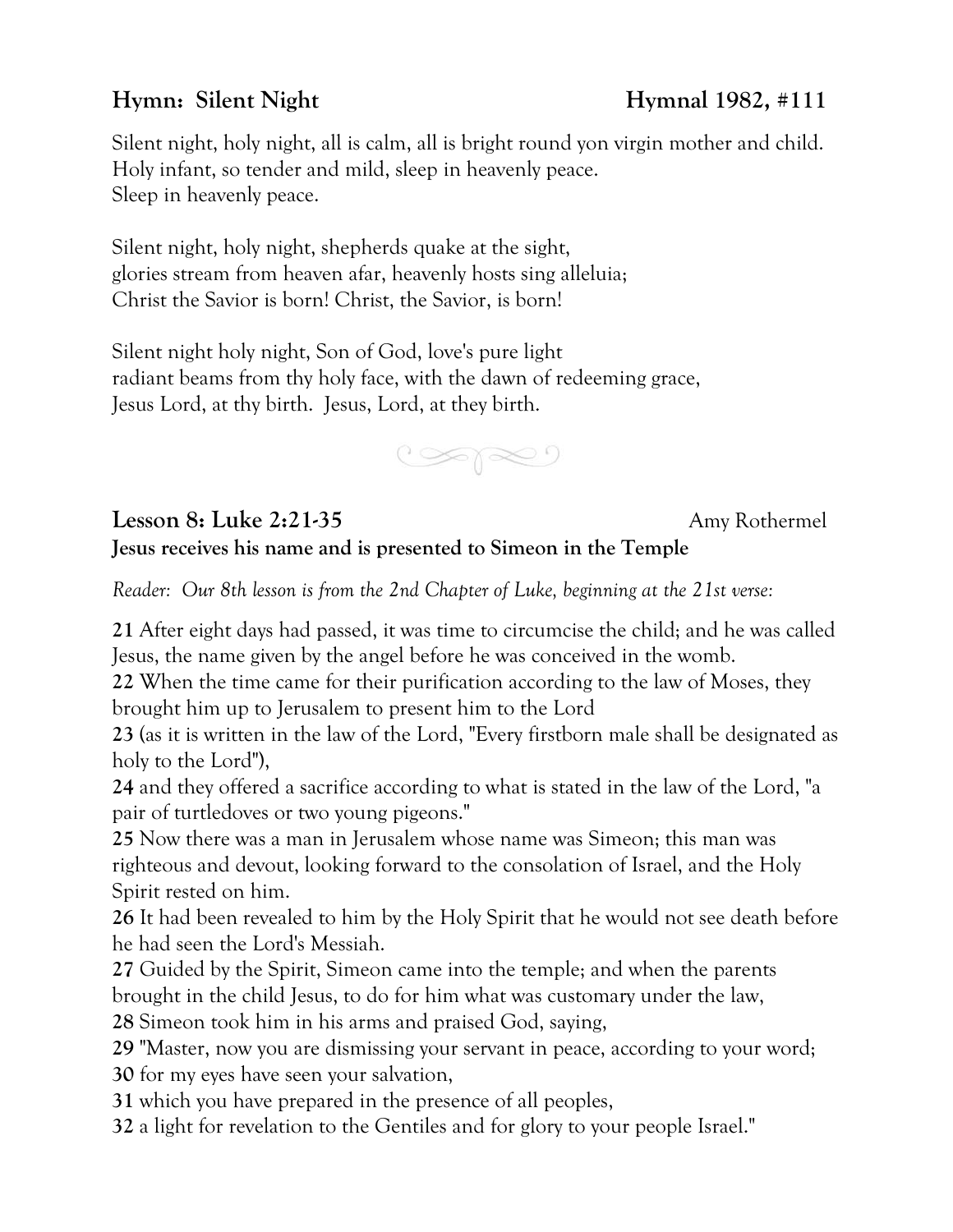**33** And the child's father and mother were amazed at what was being said about him. **34** Then Simeon blessed them and said to his mother Mary, "This child is destined for the falling and the rising of many in Israel, and to be a sign that will be opposed **35** so that the inner thoughts of many will be revealed—and a sword will pierce your own soul too."

#### **Hymn: What Child is This Hymnal 1982, #115**

What child is this, who, laid to rest, on Mary's lap is sleeping? Whom angels greet with anthems sweet, while shepherds watch are keeping?

*Chorus*

This, this is Christ the King whom shepherds guard and angels sing; haste, haste to bring him laud, the babe, the son of Mary.

Why lies he in such mean estate, where ox and ass are feeding? Good Christian, fear: for sinners here the silent Word is pleading. *Chorus*

So bring him incense, gold, and myrrh, come, peasant, king, to own him; the King of kings salvation brings, let loving hearts enthrone him. *Chorus*



### **Lesson 9: Hebrews 1:1-12** Debbie Shuster **In the fullness of time, God sent his Son whose reign is for ever and ever**

*Reader: Our 9th Lesson is from the 1st Chapter of Hebrews, beginning at the 1st Verse:*

**1** Long ago God spoke to our ancestors in many and various ways by the prophets, **2** but in these last days he has spoken to us by a Son, whom he appointed heir of all things, through whom he also created the worlds.

**3** He is the reflection of God's glory and the exact imprint of God's very being, and he sustains all things by his powerful word. When he had made purification for sins, he sat down at the right hand of the Majesty on high,

**4** having become as much superior to angels as the name he has inherited is more excellent than theirs.

**5** For to which of the angels did God ever say, "You are my Son; today I have begotten you"? Or again, "I will be his Father, and he will be my Son"?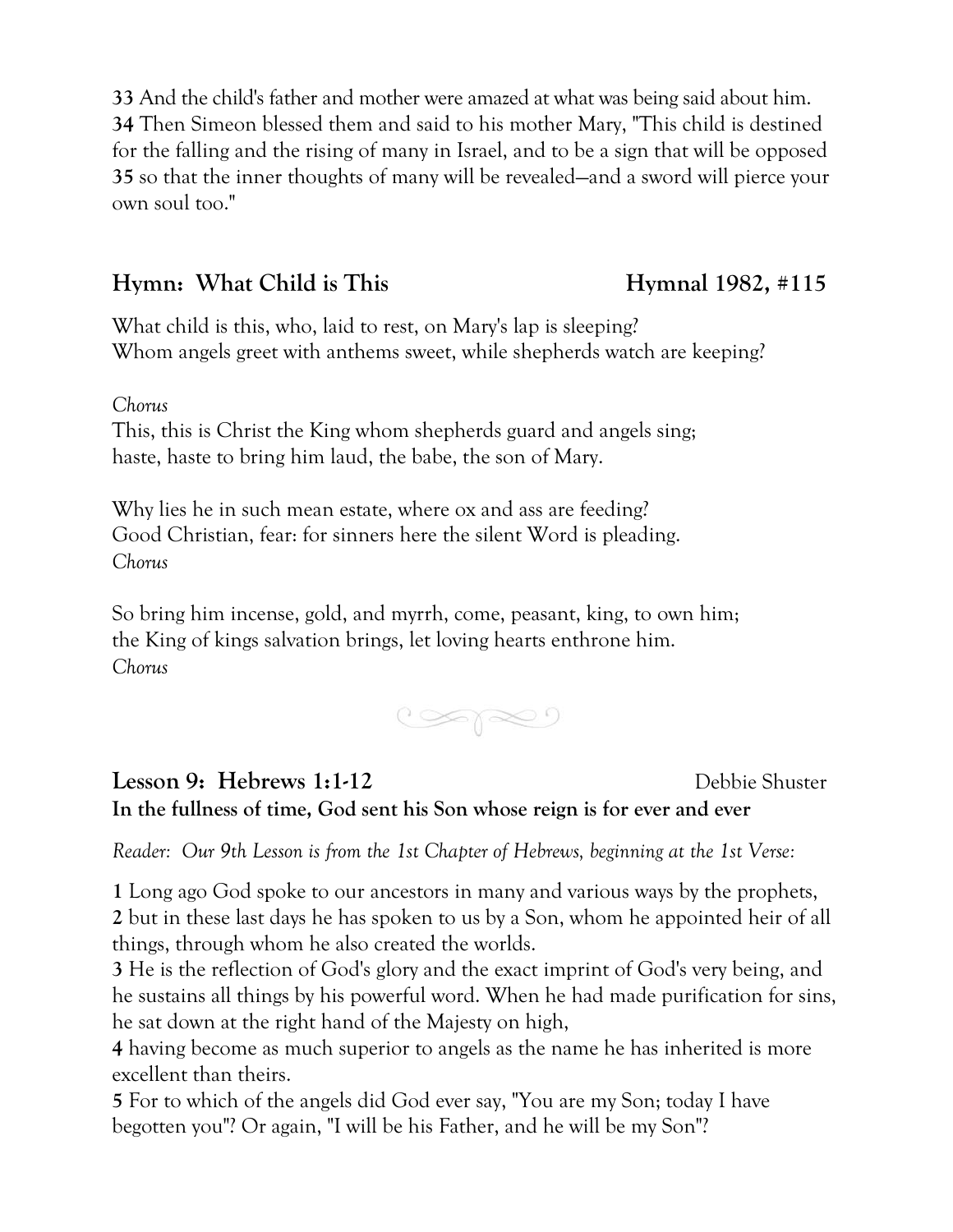**6** And again, when he brings the firstborn into the world, he says, "Let all God's angels worship him."

**7** Of the angels he says, "He makes his angels winds, and his servants flames of fire." **8** But of the Son he says, "Your throne, O God, is forever and ever, and the righteous scepter is the scepter of your kingdom.

**9** You have loved righteousness and hated wickedness; therefore God, your God, has anointed you with the oil of gladness beyond your companions."

**10** And, "In the beginning, Lord, you founded the earth, and the heavens are the work of your hands;

**11** they will perish, but you remain; they will all wear out like clothing;

**12** like a cloak you will roll them up, and like clothing they will be changed. But you are the same, and your years will never end."

#### **Hymn: Angels We Have Heard on High Hymnal 1982, #96**

Angels we have heard on high Sweetly singing sweetly through the night, And the mountains in reply Echoing their brave delight. *Gloria in excelsis Deo! Gloria in excelsis Deo!*

Shepherds, why this jubilee? Why these songs of happy cheer? What great brightness did you see? What glad tidings did you hear? *Gloria in excelsis Deo! Gloria in excelsis Deo!*

Come to Bethlehem and see Him whose birth the angels sing; Come, adore on bended knee, Christ the Lord, the newborn King. *Gloria in excelsis Deo! Gloria in excelsis Deo!*

See him in a manager laid whom the angels praise above; Mary, Joseph, lend your aid, while we raise our hearts in love.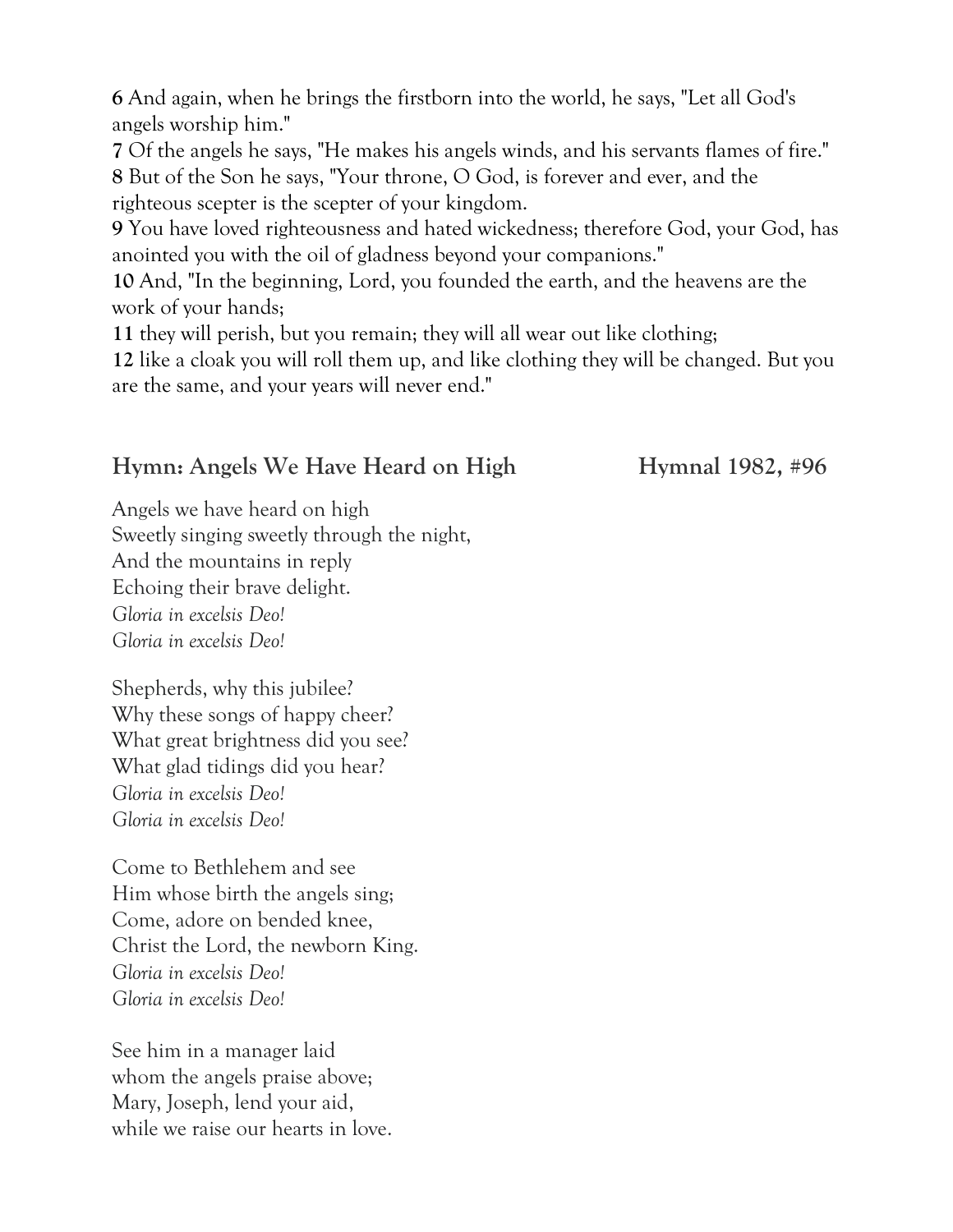*Gloria in excelsis Deo! Gloria in excelsis Deo!*

<u>teges</u>

#### **Lesson 10: John 1:1-18** Bob Rothermel **The Word was made flesh and we have seen his glory**

*Reader: Our final lesson is from the 1st Chapter of John, beginning at the 1st verse:*

**1** In the beginning was the Word, and the Word was with God, and the Word was God.

**2** He was in the beginning with God.

**3** All things came into being through him, and without him not one thing came into being. What has come into being

**4** in him was life, and the life was the light of all people.

**5** The light shines in the darkness, and the darkness did not overcome it.

**6** There was a man sent from God, whose name was John.

**7** He came as a witness to testify to the light, so that all might believe through him.

**8** He himself was not the light, but he came to testify to the light.

**9** The true light, which enlightens everyone, was coming into the world.

**10** He was in the world, and the world came into being through him; yet the world did not know him.

**11** He came to what was his own, and his own people did not accept him.

**12** But to all who received him, who believed in his name, he gave power to become children of God,

**13** who were born, not of blood or of the will of the flesh or of the will of man, but of God.

**14** And the Word became flesh and lived among us, and we have seen his glory, the glory as of a father's only son, full of grace and truth.

**15** (John testified to him and cried out, "This was he of whom I said, "He who comes after me ranks ahead of me because he was before me.' ")

**16** From his fullness we have all received, grace upon grace.

**17** The law indeed was given through Moses; grace and truth came through Jesus Christ.

**18** No one has ever seen God. It is God the only Son, who is close to the Father's heart, who has made him known.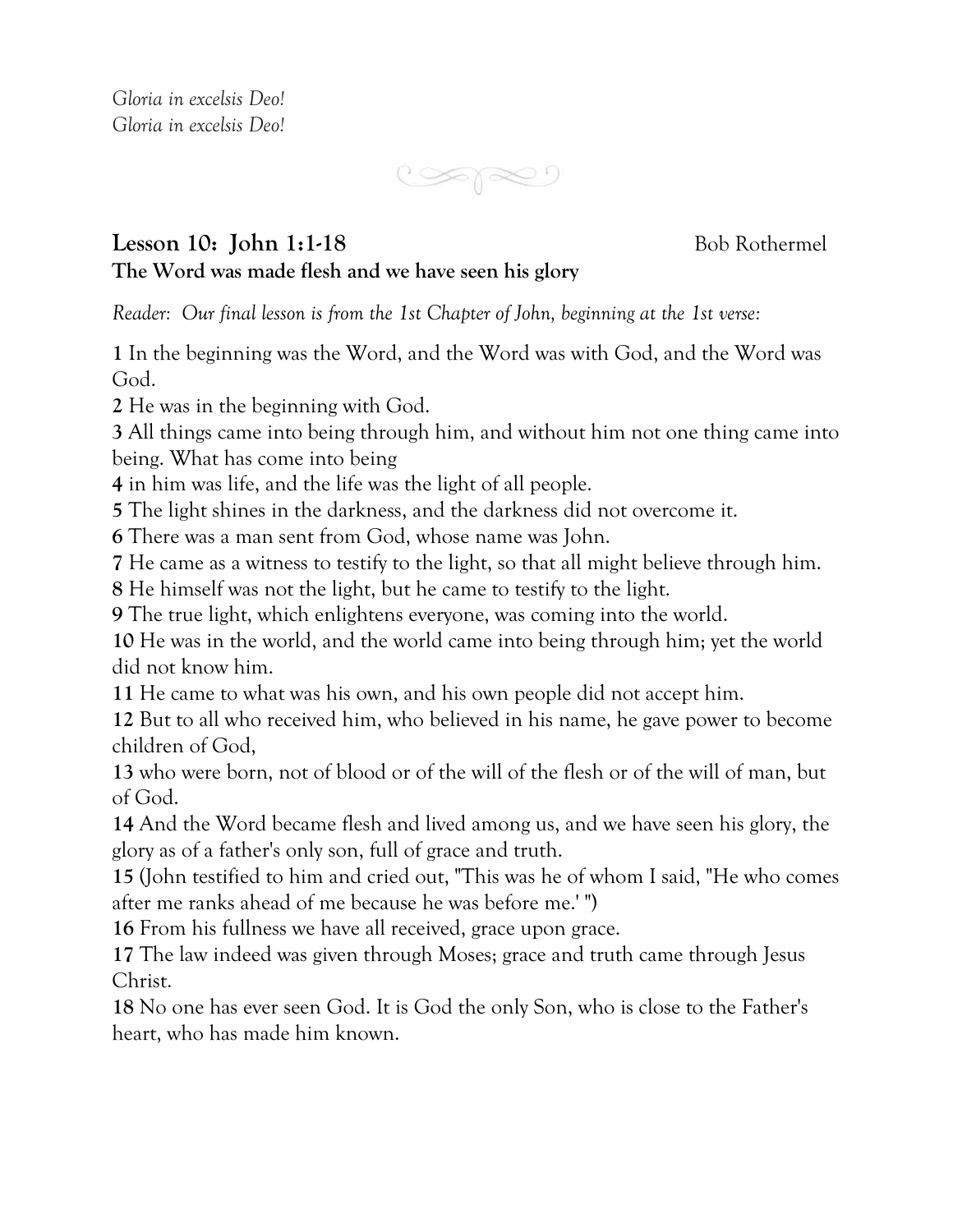#### **Hymn: Hark the Herald Angels Sing Hymnal 1982, #87**

Hark! the herald angels sing glory to the newborn King! Peace on earth and mercy mild, God and sinners reconciled! Joyful all ye nations, rise, join the triumph of the skies; with angelic host proclaim Christ is born in Bethlehem! Hark! the herald angels sing glory to the newborn King!

Christ, by highest heaven adored; Christ, the everlasting Lord; late in time behold him come, off-spring of the Virgin's womb. Veiled in flesh the God-head see; hail the incarnate Deity, Pleased as man with us to dwell; Jesus, our Emmanuel! Hark! the herald angels sing, glory to the newborn King!



#### **Announcements**

#### **Offertory**

*The Officiant says to the people* Walk in love, as Christ loved us and gave himself for us, an offering and sacrifice to God. *Ephesians 5:2*

#### **Anthem** – **Child in a Manger Choir**

Praise God, from whom all blessings flow; Praise Him, all creatures here below; Praise Him above, ye heav'nly host; Praise Father, Son, and Holy Ghost.

#### **Collect for Christmas Day**

O God, you make us glad by the yearly festival of the birth of your only Son Jesus Christ: Grant that we, who joyfully receive him as our Redeemer, may with sure confidence behold him when he comes to be our Judge; who lives and reigns with you and the Holy Spirit, one God, now and for ever. *Amen***.**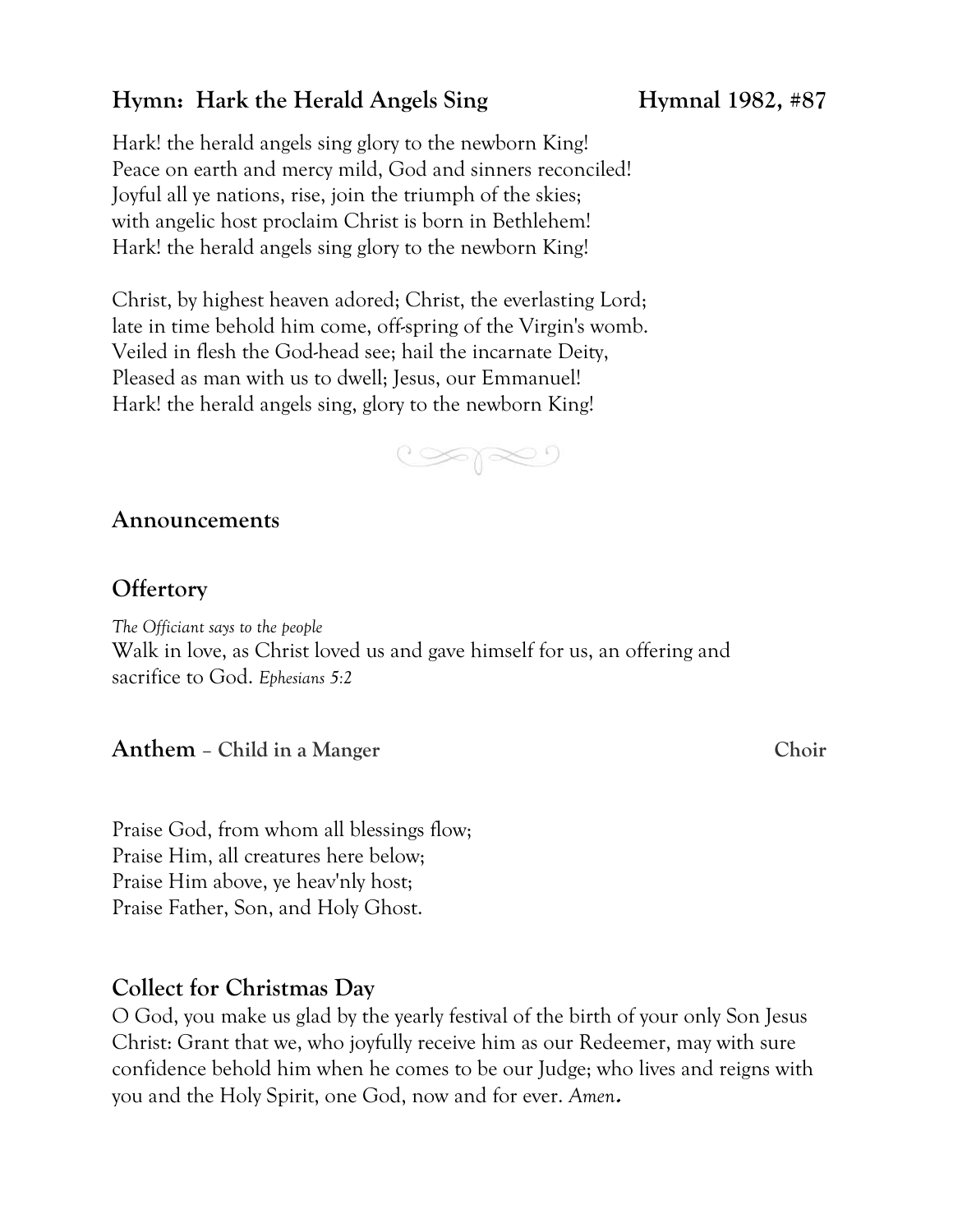#### **Christmas Season Blessing**

May Christ, who by his Incarnation gathered into one things earthly and heavenly, fill us with his joy and peace; and the blessing of God Almighty, the Father, the Son, and the Holy Spirit, be among us, and remain with us always. *Amen.*

#### **Recessional Hymn: Joy to the World Hymnal 1982, #100**

Joy to the world! the Lord is come: let earth receive her King; let every heart prepare him room, and heaven and nature sing, and heaven and nature sing, and heaven, and heaven and nature sing.

Joy to the world! the Savior reigns; let us our songs employ, while fields and floods, rocks, hills and plains, repeat the sounding joy, repeat the sounding joy, repeat, repeat the sounding joy.

No more let sins and sorrow grow, nor thorns infest the ground: he comes to make his blessing flow far as the curse is found, far as the curse is found, far as, far as the curse is found.

#### **Dismissal**

#### *Officiant*

Christ the son of God, born of Mary, fill us with grace to trust his promises and obey his will; and the blessing of God almighty, Father, Son and Holt Spirit, be with us and remain with us forever.

*Thank you for attending and participating in this special service of Lessons and Carols.*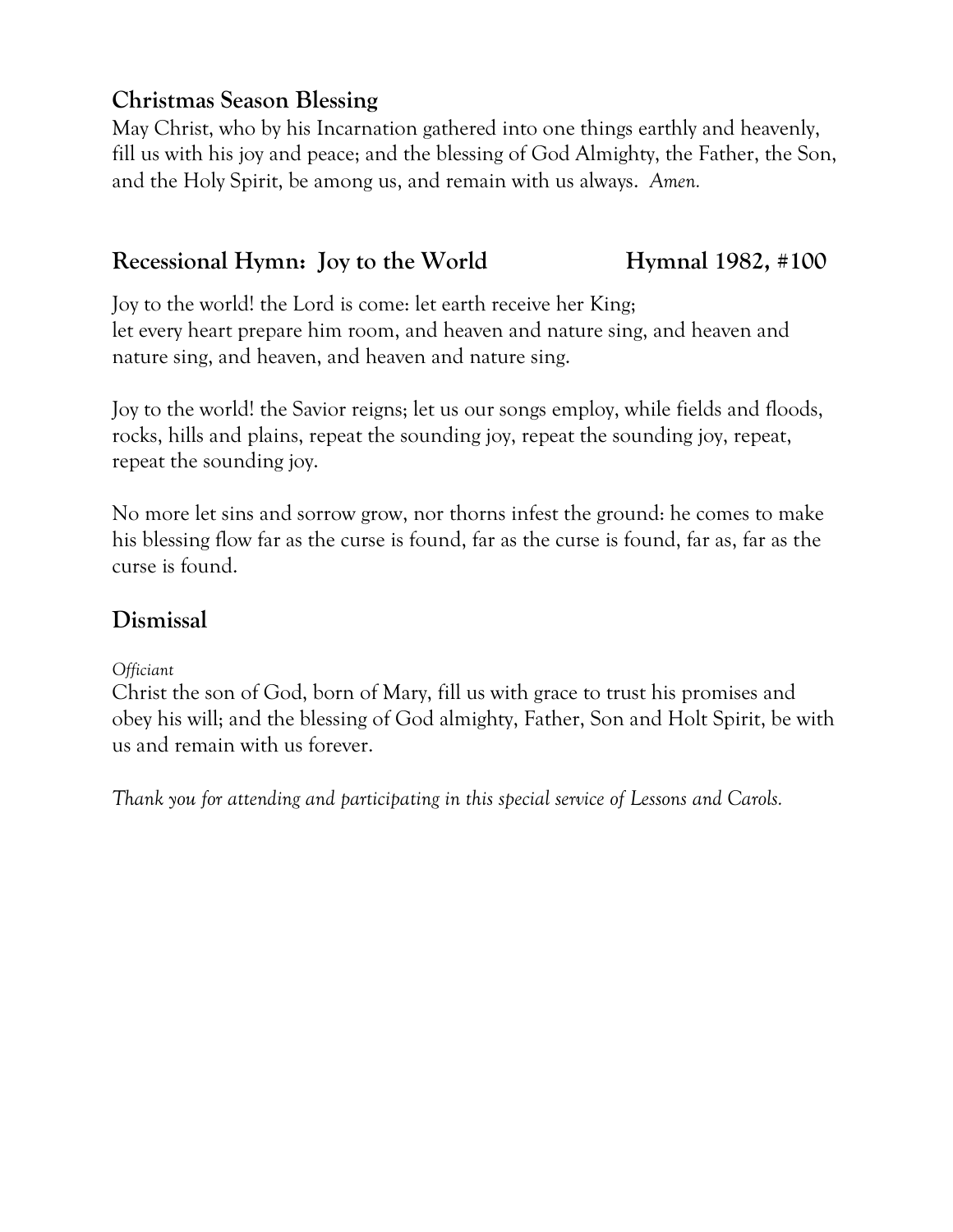

In Thanksgiving for Guy Robert Ayres III, Lorna Ross Seward, Meg Wittington-James *by Kay Ayres*

In Memory of John & Sarah Zarisky and in Thanksgiving for Alex, Stacy and their families *by Lynda Azar*

In Memory of Francisco Candeloro and in Thanksgiving for my wonderful family *by Viola Candeloro*

In Memory of Paul Charles, my parents, and my son, Bryan and in Thanksgiving for Viola Candeloro & family *by Jean Charles*

In Memory of Peg and Delbert Clark *by Gordon Clark*

In Memory of Gary T Cooper, Matthew Ballard Cooper, Lester V. Ballard, Helen Elizabeth & Lester Samuel Ballard and in Thanksgiving for my good health and a wonderful family *by Beverly Elaine Cooper*

In Thanksgiving for my family *by Amanda Cropper*

In Thanksgiving for the blessings of the Lord on my life *by Andy E. Diaz*

In Memory of my Rex *by Shirley Hailey*

In Memory of Robert, Elaine and Jim Farley *by Jody Farley & Helena Russell*

In Memory of our loved ones and in Thanksgiving for our family and friends *by Dan and Deb Harris*

In Thanksgiving for the Knotts & Wolff families *by Nancy & John Knotts*

In Memory of Ken MacMullin and in Thanksgiving for my many blessings *by Elsie MacMullin*

In Memory of Gil Griggs *by Patricia Mulcahy*